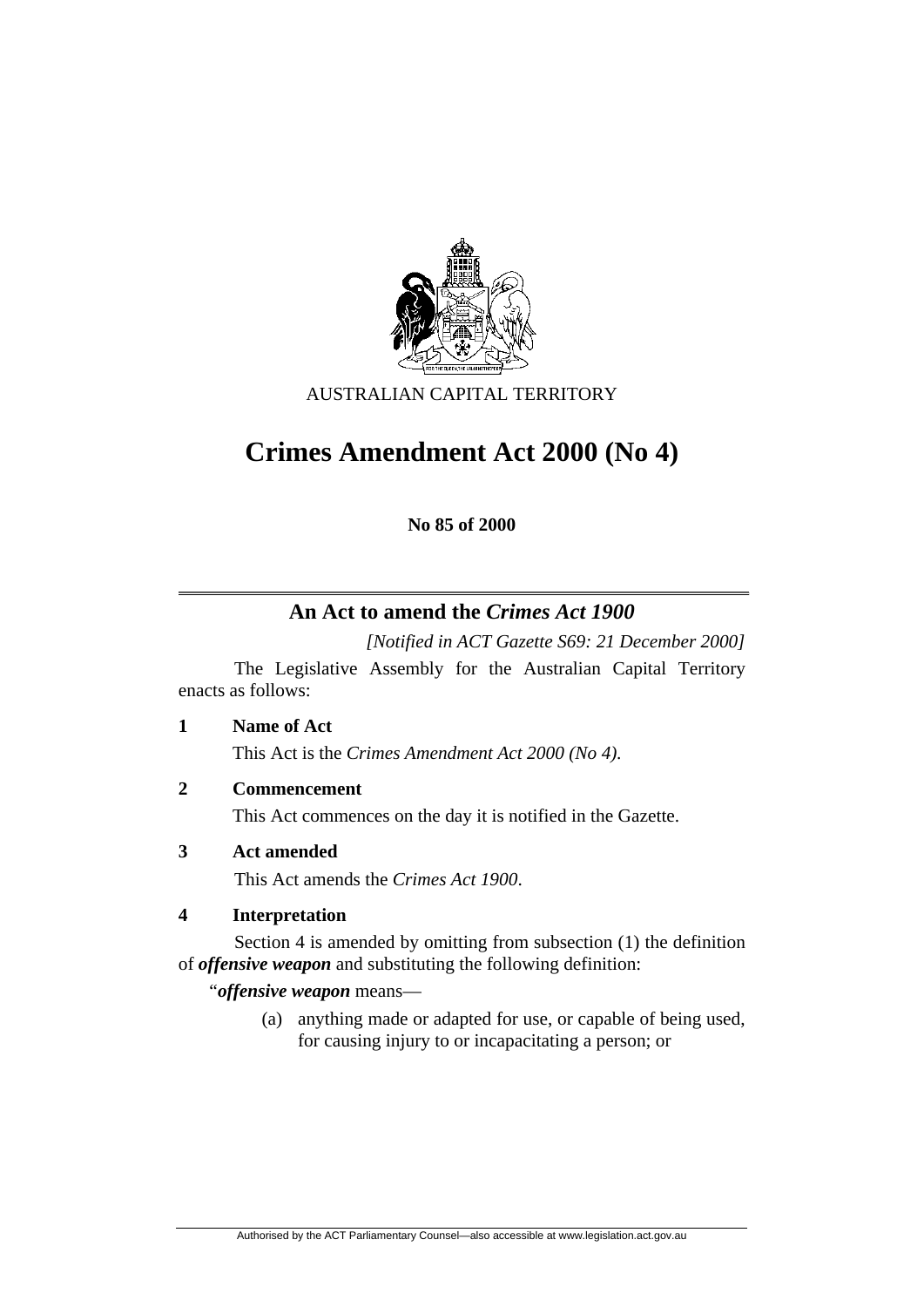*Crimes Amendment (No 4) No 85, 2000* 

 (b) anything intended for that use by the person who is carrying it or otherwise has it in his or her possession;

and includes an imitation or replica of an offensive weapon.".

#### **5 Replacing s 34A**

Section 34A is omitted and the following section substituted:

#### "**34A Stalking**

"**(1)** A person must not stalk someone with intent—

- (a) to cause apprehension, or fear of harm, in the person stalked or someone else; or
- (b) to cause harm to the person stalked or someone else; or
- (c) to harass the person stalked.

Maximum penalty:

- (a) imprisonment for 5 years if—
	- (i) the offence involved a contravention of an injunction or other order made by a court; or
	- (ii) the offender was in possession of an offensive weapon; or
- (b) imprisonment for 2 years in any other case.

"**(2)** For this section, a person stalks someone else (the *stalked person*) if, on at least 2 occasions, the person does 1 or more of the following:

- (a) follows or approaches the stalked person;
- (b) loiters near, watches, approaches or enters a place where the stalked person resides, works or visits;
- (c) keeps the stalked person under surveillance;
- (d) interferes with property in the possession of the stalked person;
- (e) gives or sends offensive material to the stalked person or leaves offensive material where it is likely to be found by, given to or brought to the attention of, the stalked person;
- (f) telephones or otherwise contacts the stalked person;
- (g) acts covertly in a way that could reasonably be expected to arouse apprehension or fear in the stalked person;
- (h) engages in conduct amounting to intimidation, harassment or molestation of the stalked person.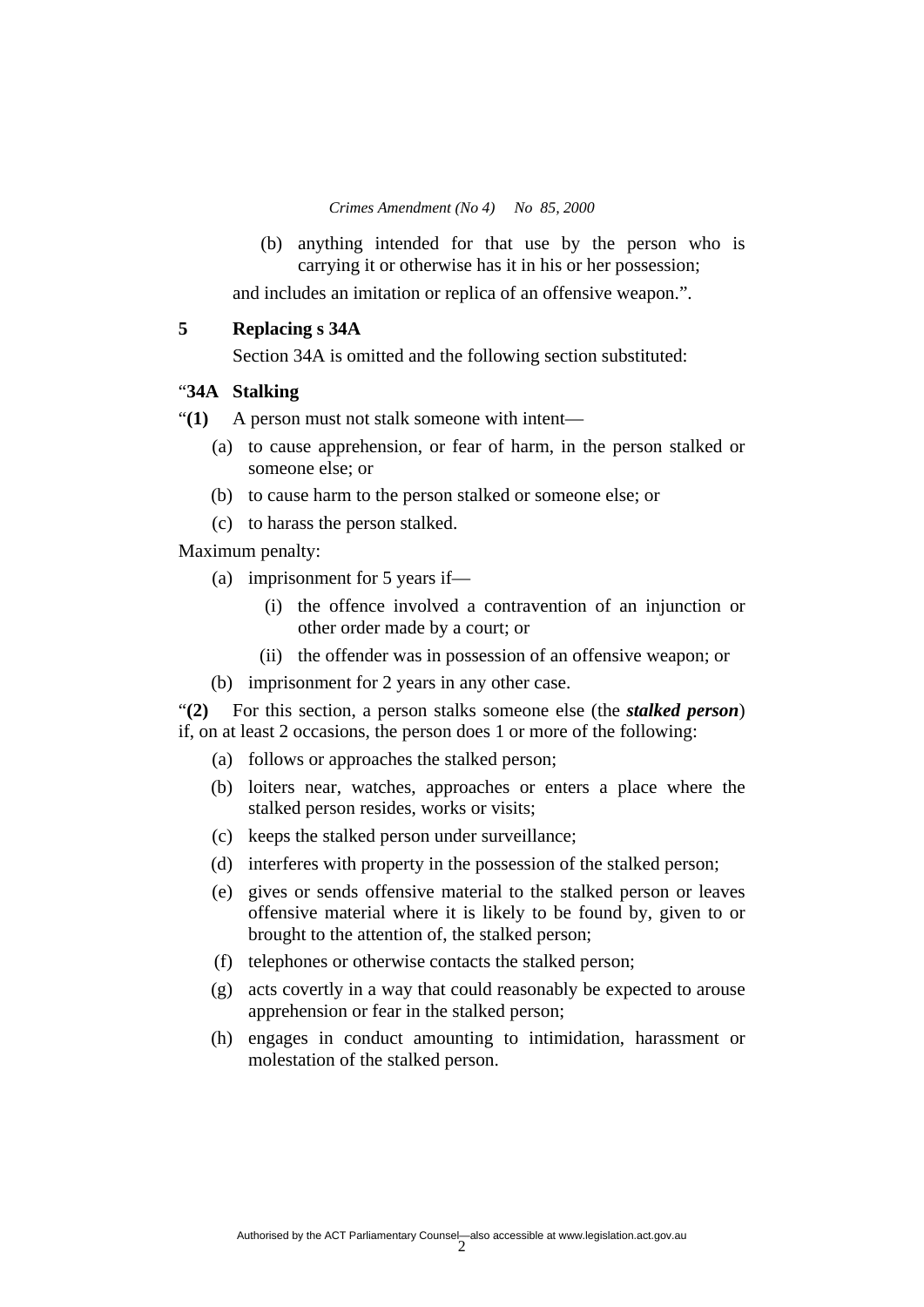"**(3)** However, this section does not apply to reasonable conduct engaged in by a person as part of the person's employment if it is a function of the person's employment to engage in the conduct and the conduct is not otherwise unlawful.

"**(4)** Without limiting subsection (1), a person is also taken to have the intent mentioned in the subsection if the person knows that, or is reckless about whether, stalking the other person would be likely—

- (a) to cause apprehension or fear of harm in the person stalked or someone else; or
- (b) to harass the person stalked.

"**(5)** In a prosecution for an offence against subsection (1), it is not necessary to prove that the person stalked or someone else apprehended or feared harm or that the person stalked was harassed.

"**(6)** For this section:

*harm* means physical harm, harm to mental health, or disease, whether permanent or temporary.

*harm to mental health* includes psychological harm.

*physical harm* includes unconsciousness, pain, disfigurement and physical contact that might reasonably be objected to in the circumstances, whether or not there was an awareness of the contact at the time.".